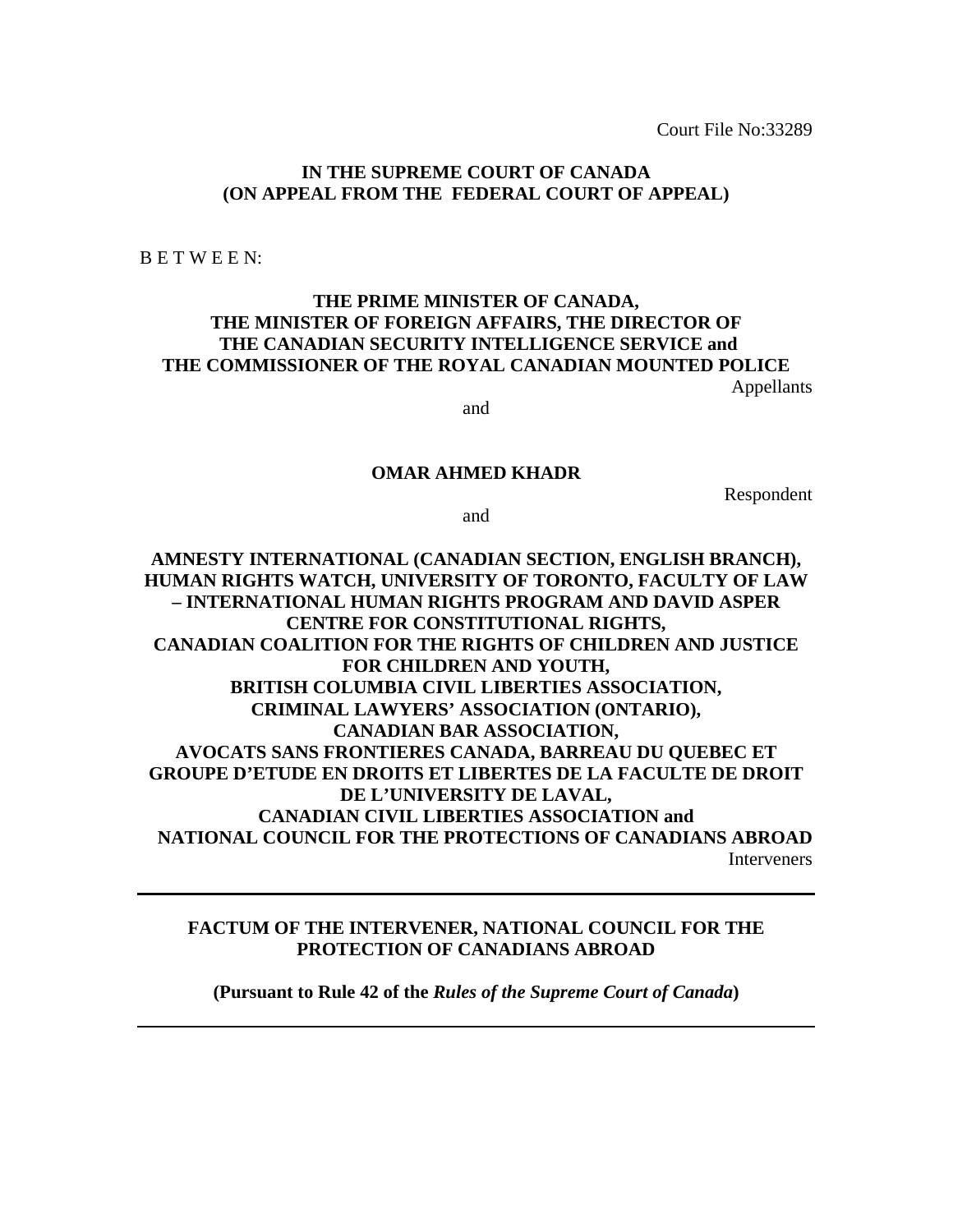## **THEALL GROUP LLP**

4 King West, Suite 1410 Toronto, ON M5H 1B6 Tel: (416) 304 - 61 85 Fax: (416) 304- 1395 Email: sfairley@theallgroup.com

## **H. Scott Fairley and Chris MacLeod**

Counsel for the Intervener National Council for the Protection of Canadians Abroad

And

## **AMSTERDAM & PEROFF**

35 Alvin Avenue Toronto, ON M4T 2A7 Tel: (416) 367- 4100 Fax: (416) 367-0076 Email: [peroff@amperlaw.com](mailto:peroff@amperlaw.com)

### **Dean Peroff**

General Counsel for the Intervener National Council for the Protection of Canadians Abroad

Prairie Region, #211 Bank of Montreal Bldg. 234 Wellington Street 10199-101 Street, N.W. Ottawa, ON K1A 0H8 Edmonton, AB T5J 3Y4 **Per: Robert J. Frater** Telephone: (780) 495-8352 Telephone: (613) 957-4763 Facsimile: (780) 295-5835 Fax: (613) 954-1920 Email: [doreen.mueller@justice.gc.ca](mailto:doreen.mueller@justice.gc.ca) Email: [Robert.frater@justice.gc.ca](mailto:Robert.frater@justice.gc.ca) **Counsel for the Appellants Agent Counsel for the Appellants** 

## **LANG MICHENER LLP**

50 O'Connor Street, Suite 300 Ottawa, ON K1P 6L2 Tel: (613) 232 - 7171 Ext. 131 Fax:  $(613)$  231 – 3191 Email: emeehan@langmichener.com

## **Eugene Meehan, Q.C.**

Agent for the Intervener National Council for the Protection of Canadians Abroad

#### **DOREEN MUELLER DEPARTMENT OF JUSTICE CANADA**

Department of Justice Canada Room #1161, Bank of Canada Bldg.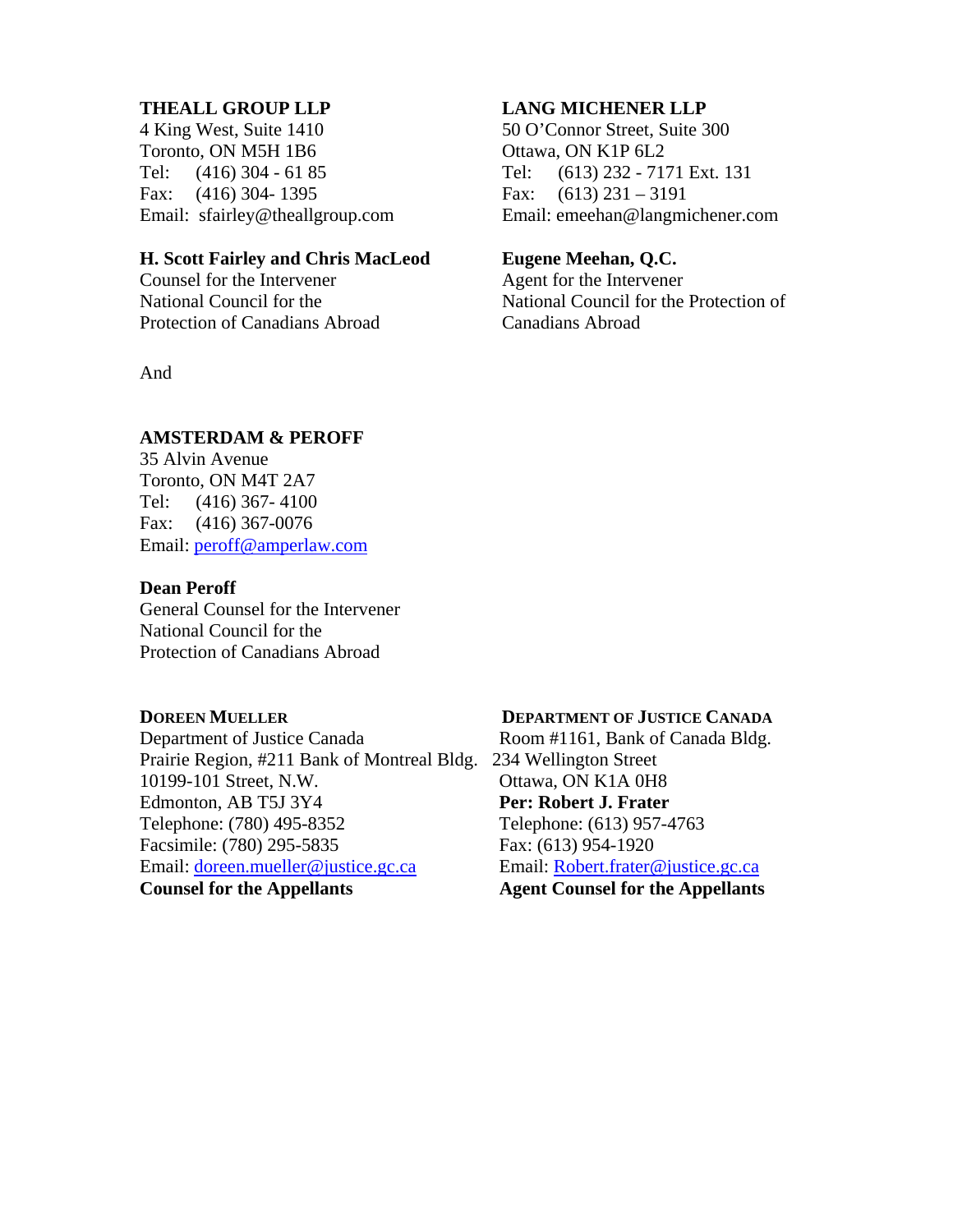**SACHA R. PAUL** Thompson Dorfman Sweatman LLP 2200 - 201 Portage Avenue Winnipeg, MB Telephone: (204) 934-2571 FAX: (204) 934-0571 E-mail: srp@tdslaw.com **Counsel for the Intervener Amnesty International (Canadian** Section, English Branch)

**JOHN NORRIS AND BRYDIE BETHELL** 100 - 116 Simcoe Street Toronto, ON M5H 4E2 Telephone: (416) 596-2960 FAX: (416) 596-2598 Email: jnorris@dcdlaw.ca Email: bbethell@dcdlaw.ca **Counsel for the Intervener Human Rights** Watch, University of Toronto, Faculty of **Law-International Human Rights** Program and David Asper Centre for **Constitutional Rights** 

**EMILY CHAN** Justice for Children and Youth 1203 - 415 Yonge Street Toronto, ON M5B 2E7 Telephone: (416) 920-1633 FAX: (416) 920-5855 E-mail: chane@lao.on.ca **Counsel for the Intervener Canadian Coalition for the Rights of Children and Justice for Children and Youth** 

**COMMUNITY LEGAL SERVICES** -OTTAWA CARLETON 1 Nicholas Street, Suite #422 Ottawa, ON K1N7B7 PER: MICHAEL BOSSIN Telephone: (613) 241-7008 FAX: (613) 241-8680 Email: bossinm@lao.on.ca **Agent Counsel for the Intervener Amnesty International (Canadian Section, English Branch)** 

**LANG MICHENER LLP** 300 - 50 O'Connor Street Ottawa, ON K1P 6L2 PER: MARIE-FRANCE MAJOR Telephone: (613) 232-7171 FAX: (613) 231-3191 E-mail: mmajor@langmichener.ca **Agent Counsel for the Intervener** Human Rights Watch, University of Toronto, Faculty of Law-**International Human Rights** Program and David Asper Centre for **Constitutional Rights** 

**SOUTH OTTAWA COMMUNITY LEGAL SERVICES** 406 - 1355 Bank Street Ottawa, ON K1H 8K7 PER: CHANTAL TIE Telephone: (613) 733-0140 FAX: (613) 733-0401

**Agent Counsel for the Intervener Canadian Coalition for the Rights of Children and Justice for Children** and Youth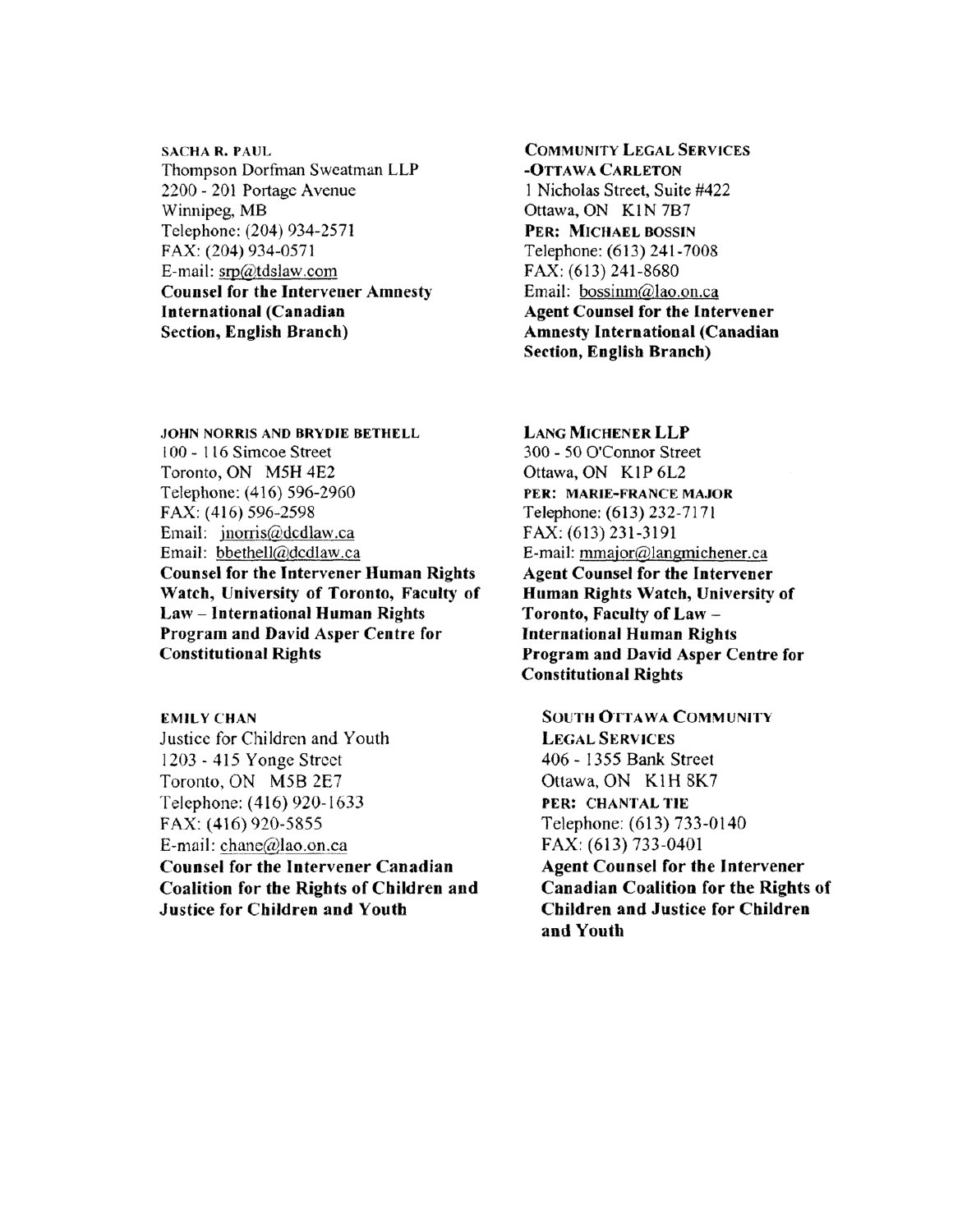JOSEPH J. ARVAY, Q.C. Arvay Finlay 1350 - 355 Burrard Street Vancouver, BC V6C 2G8 Telephone: (604) 689-4421 FAX: (604) 687-1941 E-mail: jarvay@arvayfinlay.com **Counsel for the Intervener British Columbia Civil Liberties Association** 

**BRIAN H. GREENSPAN** Greenspan Humphrey Lavine 15 Bedford Road Toronto, ON M5R 2J7 Telephone: (416) 868-1755 FAX: (416) 868-1990 E-mail: bhg@15bedford.com **Counsel for the Intevener Criminal** Lawyers' Association (Ontario)

**LORNE WALDMAN** Waldman & Associates 281 Eglinton Avenue East Toronto, Ontario M4P 1L3 Telephone: (416) 482-6501 FAX: (416) 489-9618 E-mail:  $lawald@web.apc.org$ Counsel for the Intervener Canadian Bar Association

## HAMEED FARROKHZAD LLP

43 Florence Street Ottawa, ON K2P 0W6 PER: YAVAR HAMEED Telephone: (613) 232-2688, Ext: 228 FAX: (613) 232-2680 E-mail: yhameed@bellnet.ca **Agent Counsel for the Intervener British Columbia Civil Liberties** Association

**GOWLING LAFLEUR HENDERSON LLP** 2600 - 160 Elgin Street Box 466 Station D Ottawa, ON K1P 1C3 PER: BRIAN A. CRANE, Q.C. Telephone: (613) 233-1781 FAX: (613) 563-9869 E-mail: brian.crane@gowlings.com **Agent Counsel for the Intervener** Criminal Lawyers' **Association**(Ontario)

**GOWLING LAFLEUR HENDERSON LLP** 2600 - 160 Elgin Street P.O. Box 466, Stn "D" Ottawa, ON K1P 1C3 PER: HENRY S. BROWN, Q.C. Telephone: (613) 233-1781 FAX: (613) 788-3433 E-mail: henry.brown@gowlings.com **Agent Counsel for the Intervener Canadian Bar Association**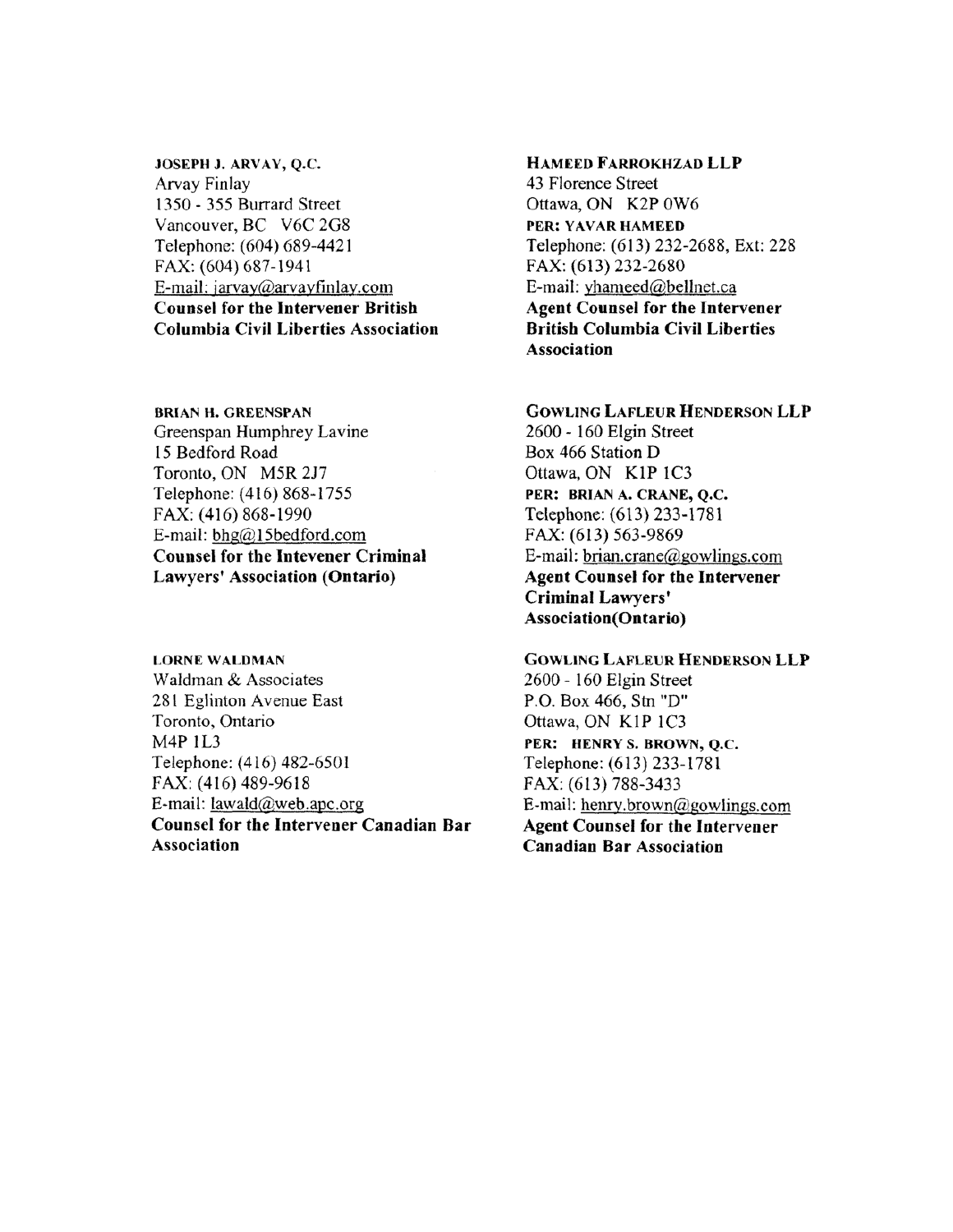#### **SIMON V. POTTER**

McCarthy Tetrault, s.e.n.c.r.l., s.r.l. 2500 - 1000, rue De la Gauchetière Ouest Montréal, Quebec H3B 0A2 Telephone: (514) 397-4268 FAX: (514) 875-6246 E-mail: spotter@mccarthy.ca

Counsel for the Intervener Avocats sans frontières Canada, Barreau du Québec et Groupe d'étude en droits et libertés de la Faculté de droit de l'Université Laval

#### **MARLYS A. EDWARDH**

Marlys Edwardh Barristers Professional Corporation 20 Dundas Street West, Suite 1100 Toronto, ON M5G 2G8 Telephone: (416) 597-9400 FAX: (416) 597-0070 E-mail: edwardh@marlysedwardh.com **Counsel for the Intervener Canadian Civil Liberties Association** 

**GOWLING LAFLEUR HENDERSON LLP** 2600 - 160 Elgin Street Box 466 Station D Ottawa, ON K1P 1C3 PER: BRIAN A. CRANE, O.C. Telephone: (613) 233-1781 FAX: (613) 563-9869 E-mail: brian.crane@gowlings.com **Agent Counsel for the Intervener Canadian Civil Liberties Association**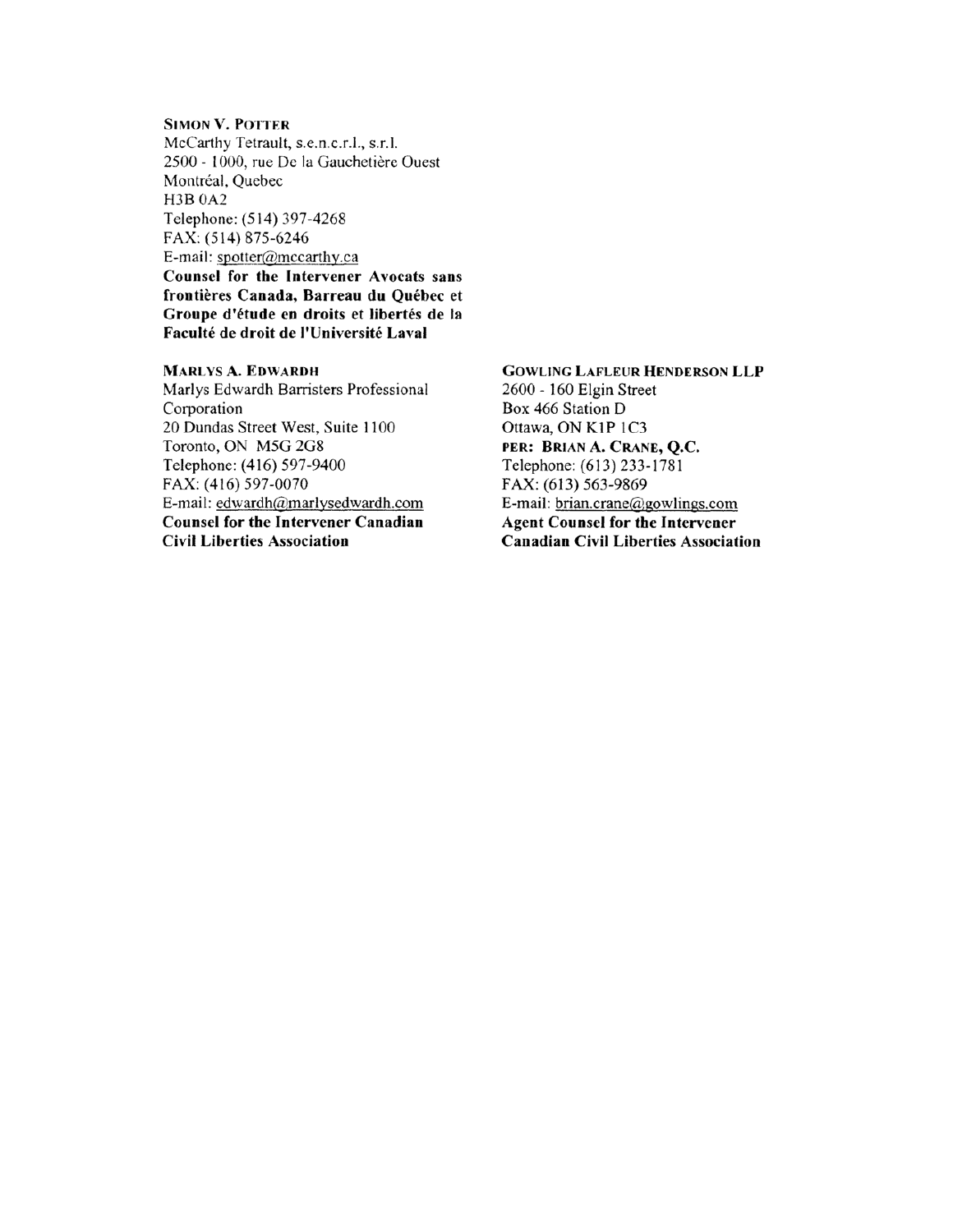# **TABLE OF CONTENTS**

| A.                | International Law Informs Charter Interpretation and Provides a Minimum |  |
|-------------------|-------------------------------------------------------------------------|--|
| B.                |                                                                         |  |
| $C_{\cdot}$<br>D. | Customary International Law Empowers and Obliges the GOC to Take        |  |
|                   |                                                                         |  |
|                   |                                                                         |  |
|                   |                                                                         |  |
|                   |                                                                         |  |
|                   |                                                                         |  |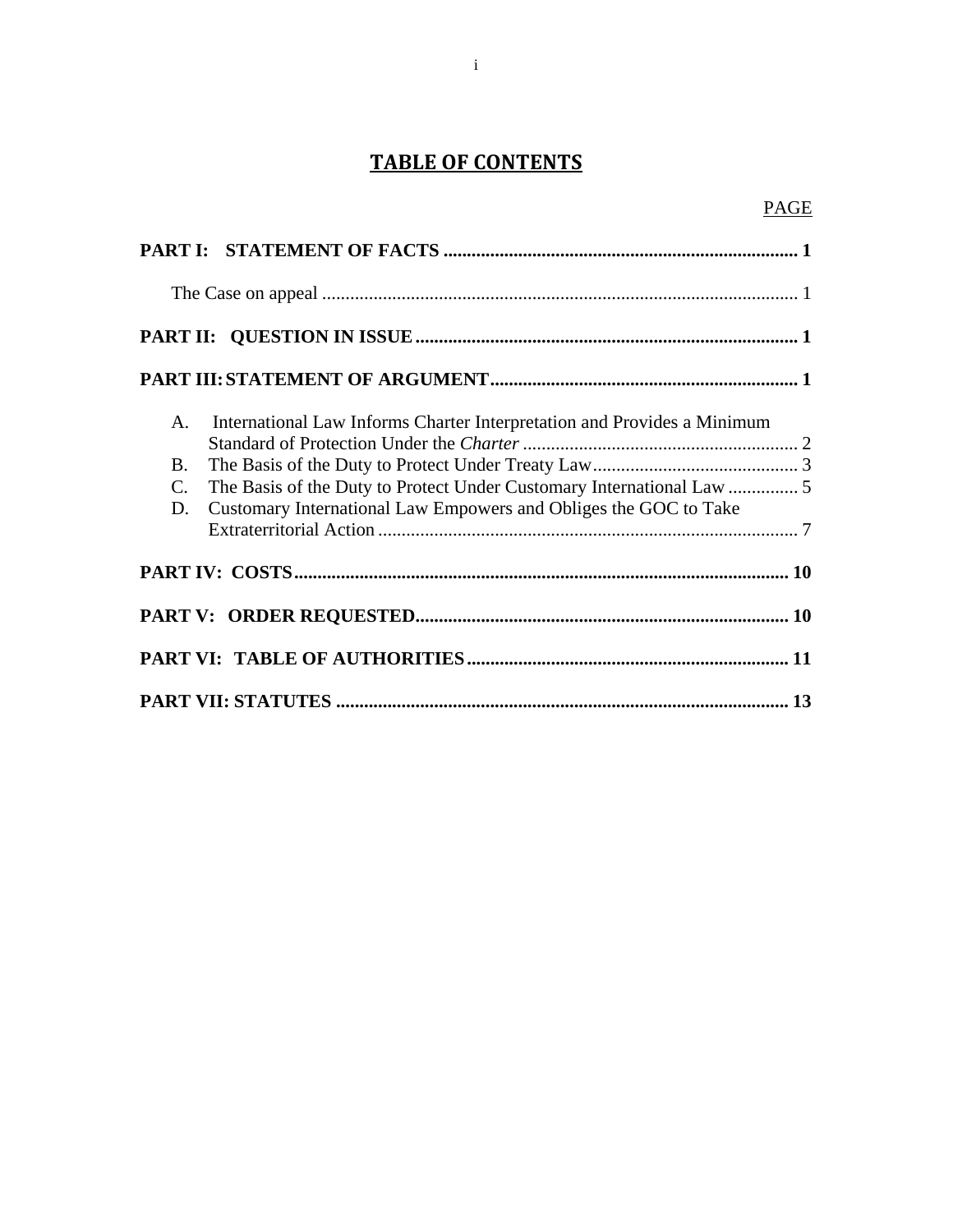#### <span id="page-6-0"></span>**PART I: STATEMENT OF FACTS**

#### <span id="page-6-1"></span>**The Case on appeal**

1. The facts are as set out in the Record put before this Honourable Court by the Appellants and the Respondent.

#### <span id="page-6-2"></span>**PART II: QUESTION IN ISSUE**

2. The National Council for the Protection of Canadians Abroad ("**NCPCA**") will confine its submissions to the Appellants' primary contention that the Government of Canada ("**GOC**") does not have a positive duty to take affirmative action on behalf of a Canadian citizen abroad when there has been a serious violation of that citizen's human rights and, when there has been a violation of that citizen's *Charter* s.7 rights as found in the case at bar by the courts below.  $<sup>1</sup>$  $<sup>1</sup>$  $<sup>1</sup>$ </sup>

## <span id="page-6-3"></span>**PART III: STATEMENT OF ARGUMENT**

3. The NCPCA submits that the GOC has a positive duty to take affirmative action on behalf of a Canadian citizen abroad in cases such as the one at bar. This positive duty ("**Duty to Protect**") is triggered when a Canadian citizen's human rights are violated in a foreign jurisdiction.

4. When the Duty to Protect arises, the GOC is bound to meet a due diligence standard of conduct. It is required to take all necessary steps to protect a Canadian citizen from human rights abuse in a foreign jurisdiction.

5. Contrary to the Appellants' contention, the Duty to Protect does not dictate the result that the GOC must attain on behalf of the Canadian citizen. It does not put the GOC in

<span id="page-6-4"></span><sup>1</sup> *See* Appellants' Factum, para. 44 – 51.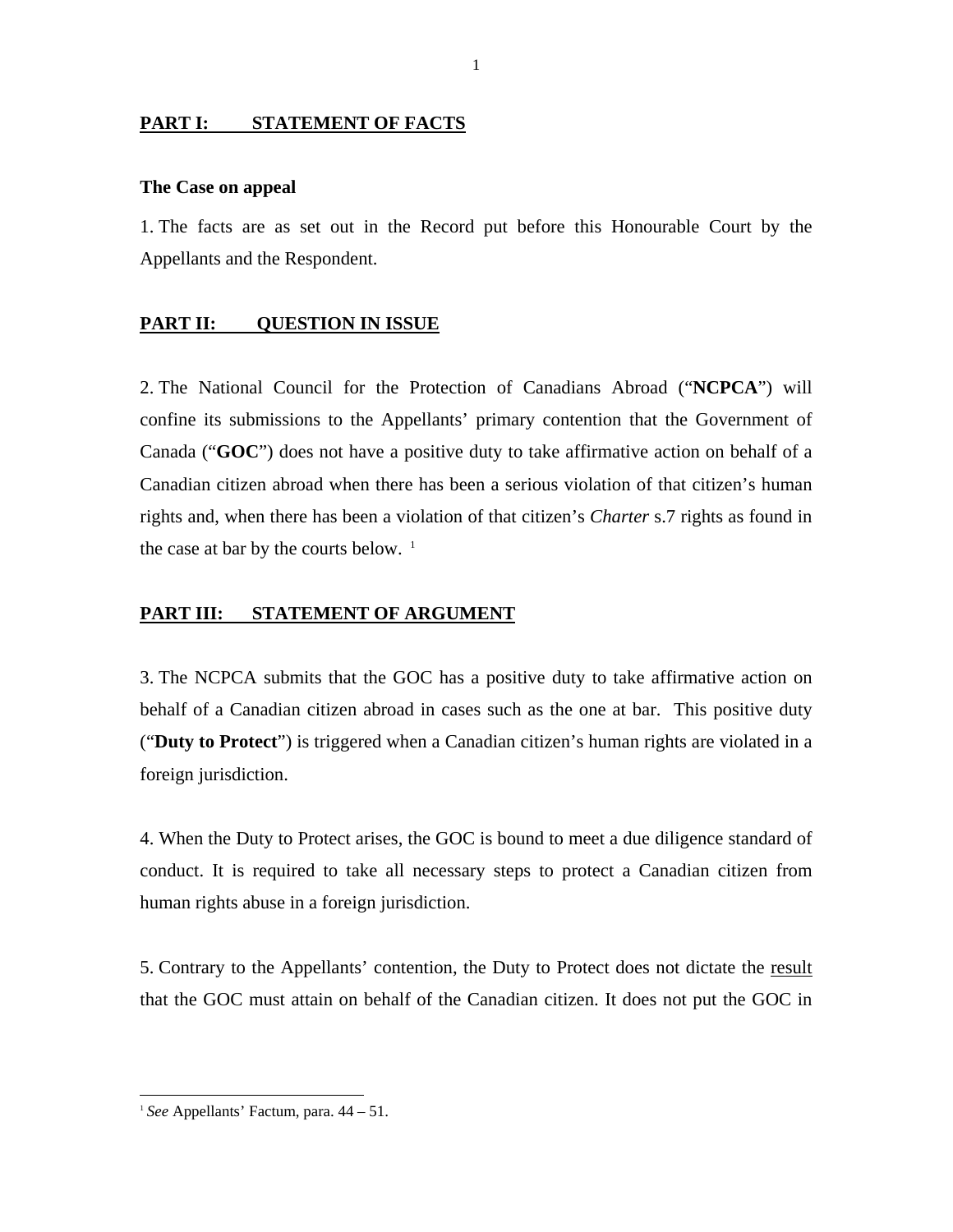the position of guaranteeing a Canadian citizen's protection.<sup>2</sup> The Duty to Protect does, however, structure and direct the means available to the GOC to exercise its duty.

## <span id="page-7-0"></span>**A. International Law Informs Charter Interpretation and Provides a Minimum Standard of Protection Under the** *Charter*

6. International human rights law is derived from treaty law and customary international law.<sup>[3](#page-7-1)</sup> Taken together, these sources of international law support the existence of the Duty to Protect that qualifies as a "basic tenet of our legal system", that is, a "principle of fundamental justice" within the meaning of *Charter* s. 7[.4](#page-7-2)

7. Major international human rights treaties ("**Applicable Treaties**") that Canada has ratified (*International Covenant on Civil and Political Rights*; [5](#page-7-3)  *First Optional Protocol of the International Covenant on Civil and Political Rights;*[6](#page-7-4) *Convention on the Rights of the Child,*[7](#page-7-5)  *Convention Against Torture and Other Cruel, Inhuman or Degrading Treatment or Punishment<sup>[8](#page-7-6)</sup>*), inform *Charter* interpretation and provide a minimum standard for the content of *Charter* rights. This is so regardless of whether the Applicable Treaties have been formally implemented. This Court has noted:

[t]he content of Canada's international human rights obligations is…an important indicia of the meaning of the 'full benefit of the *Charter'*s protection'… [T]he *Charter* should generally be presumed to provide protection at least as great as that afforded by similar provisions in international human rights documents which Canada has ratified.<sup>[9](#page-7-7)</sup>

<sup>2</sup> *See* Appellants' Factum, para. 49. 3

<span id="page-7-1"></span>Customary international law is defined as a "general practice [of States] accepted as law." *Statute of the International Court of Justice*, [1945] Can. T.S. No. 7, (done in San Francisco 26 June 1945, in force for Canada 20 Nov. 1945), Article 38(1)(b). *See generally*, I. Brownlie, *Principles of Public International Law*, 4th ed. (Oxford: Clarendon Press 1990) at pp. 4-7. **[NCPCA Brief of Authorities, TABS 16, 21 (hereinafter by** "**TAB**" **reference only)]** <sup>4</sup>

<sup>&</sup>lt;sup>4</sup> Appellants' Factum, para. 51, citing *Re BC Motor Vehicle Act*, [1985] 2 S.C.R. 486, at pp. 503-13.

<span id="page-7-3"></span><span id="page-7-2"></span> $5999$  UNTS 171, [1976] Can.T.S. No. 46 (done at New York, 19 December 1966; in force 23 March 1976; in force for Canada 19 August 1976; 164 parties as of 25 June, 2009). **[TAB 14]** <sup>6</sup>

<span id="page-7-4"></span> <sup>999</sup> UNTS 171, [1976] Can.T.S. No. 47 (done at New York 19 December 1966, in force 23 March 1976; in force for Canada 19 August 1976; 112 parties as of June 25, 2009). **[TAB 11]** <sup>7</sup>

<span id="page-7-5"></span> $<sup>7</sup>$  1577 UNTS 3 (done at New York, 20 November 1989, in force 2 September 1990; in force for Canada 28</sup> May 1990; 193 parties as of 25 June, 2009). " **[TAB 10]** <sup>8</sup>

<span id="page-7-6"></span> <sup>1465</sup> UNTS 85 (done at New York 10 Dec 1984, in force 23 June 1987; in force for Canada 24 July 1987; 146 parties as of 25 June, 2009). **[TAB 9]** <sup>9</sup> *R v. Hape,* [\[2007\] 2 S.C.R. 292](http://www.lexisnexis.com/ca/legal/search/runRemoteLink.do?langcountry=CA&linkInfo=F%23CA%23SCR%23sel2%252%25year%252007%25page%25292%25sel1%252007%25vol%252%25&risb=21_T7634472552&bct=A&service=citation&A=0.8552540450915634), [2007] S.C.J. 26 at para. 55, [*Hape*], citing *Slaight Communications Inc.* 

<span id="page-7-7"></span>

*v. Davidson* [1989] 1 S.C.R. 1038, at 1056 majority reasons per Dickson C.J.. **[TAB 5]**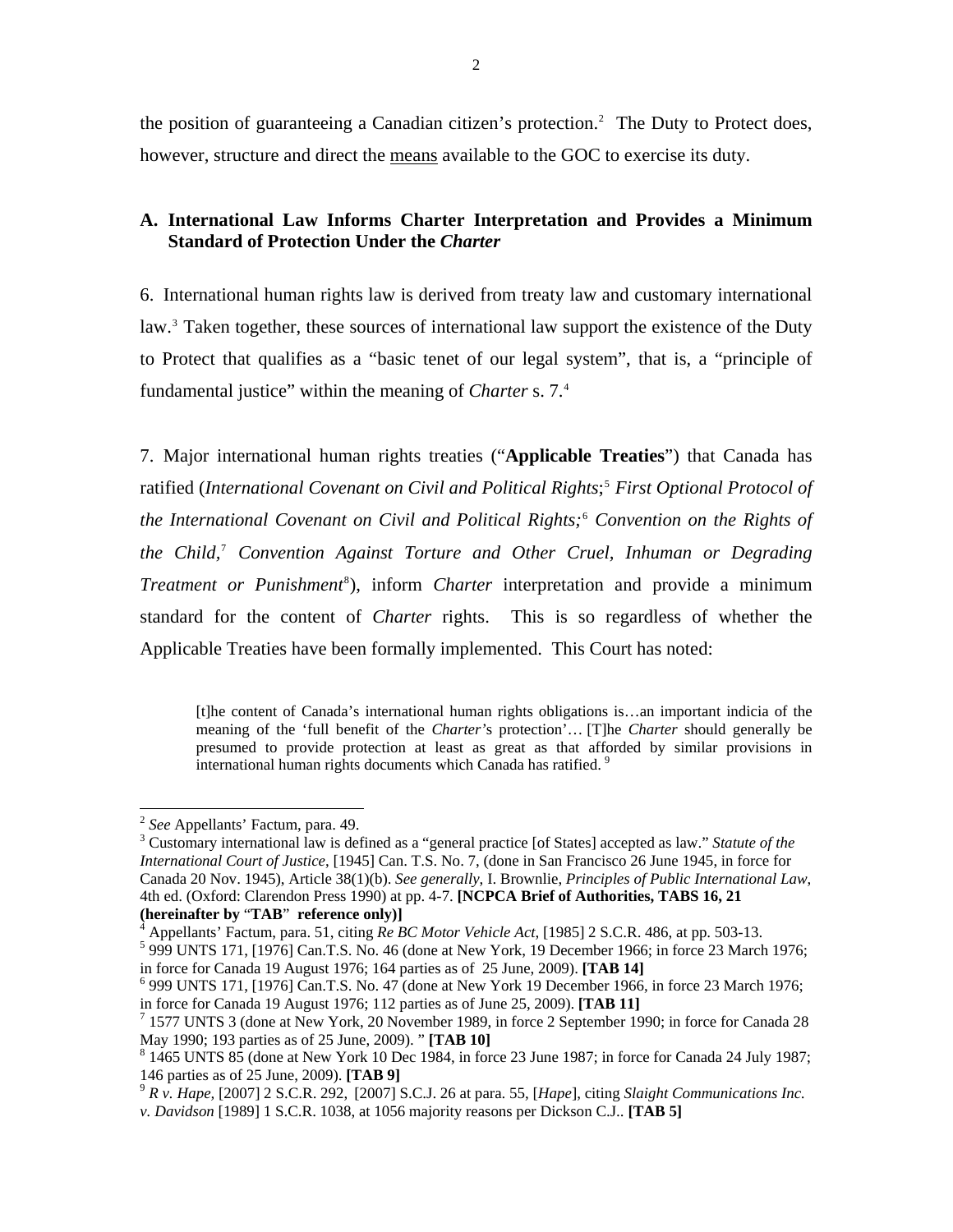8. The Applicable Treaties constitute compelling evidence of customary international law since they command the support of the community of nations and are reflective of state practice and *opinio juris*.<sup>[10](#page-8-1)</sup> Such customary international law is directly incorporated into the Canadian common law, which, informs *Charter* interpretation.<sup>[11](#page-8-2)</sup>

9. The above sources of international law give rise to a "presumption of conformity" – a presumption that Canadian domestic law, including *Charter* s. 7, conforms with international law. In recognition of the significant relationship between international and domestic law, this Court "has sought to ensure consistency between its interpretation of the *Charter*, on the one hand, and Canada's international obligations and the relevant principles of international law, on the other hand."[12](#page-8-3)

#### <span id="page-8-0"></span>**B. The Basis of the Duty to Protect Under Treaty Law**

10. The Applicable Treaties not only impose negative obligations on States to refrain from committing violations; they also impose positive obligations to take reasonable measures to prevent and redress violations of the rights of their citizens. The general obligation of States under the ICCPR is "to respect and to ensure" ICCPR rights.[13](#page-8-4) This obligation has been interpreted as imposing both "negative and positive" legal obligations.[14](#page-8-5) Positive obligations of a State Party include the adoption of "legislative, judicial, administrative, educative and other appropriate measures in order to fulfill their

<span id="page-8-1"></span><sup>10</sup> See *North Sea Contintental Shelf* cases, [1969], ICJ Rep. 3 at 32-41 [*North Sea Continental Shelf* cases]; Brownlie, *supra* note 3 at pp.11-13; John Currie, *Public International Law*, (Toronto: Irwin Law, 2001) at pp. 183-89. [TAB 4]

<span id="page-8-3"></span><span id="page-8-2"></span><sup>&</sup>lt;sup>11</sup> *Hape supra*, note 9 at para. 39. **[TAB 5]** <sup>12</sup> *Hape*, *supraparally, Lebel, J. noted : "<i>It is a well-established principle* of statutory interpretation that *legislation will be presumed to conform to international law*." (emphasis added) *Id.* at para. 53; *see also id.,* at paras. 54-56 citing, *inter alia*, *Daniels v. White*, [1968] S.C.R. 517, at 541, per Pigeon, J : "Parliament is not presumed to legislate in breach of a treaty or in any manner inconsistent with the comity of nations and the established rules of international law." **[TAB 5]** 13 ICCPR, *supra* note 5, Article 2:1,: "Each State Party to the present Covenant undertakes *to respect and* 

<span id="page-8-4"></span>*to ensure* to all individuals within its territory and subject to its jurisdiction the rights recognized in the present Covenant, without distinction of any kind, such as race, colour, sex, language, religion, political or other opinion, national or social origin, property, birth or other status." (emphasis added) **[TAB 14]** 14 ICCPR General Comment No. 31, *The Nature of the General Legal Obligation Imposed on States* 

<span id="page-8-5"></span>*Parties to the Covenant*, 26 May 2004, U.N. DOC. /CCPR/C/21/Rev.1/Add.13 (General Comments) at para. 6. [GC 31]. **[TAB 12]**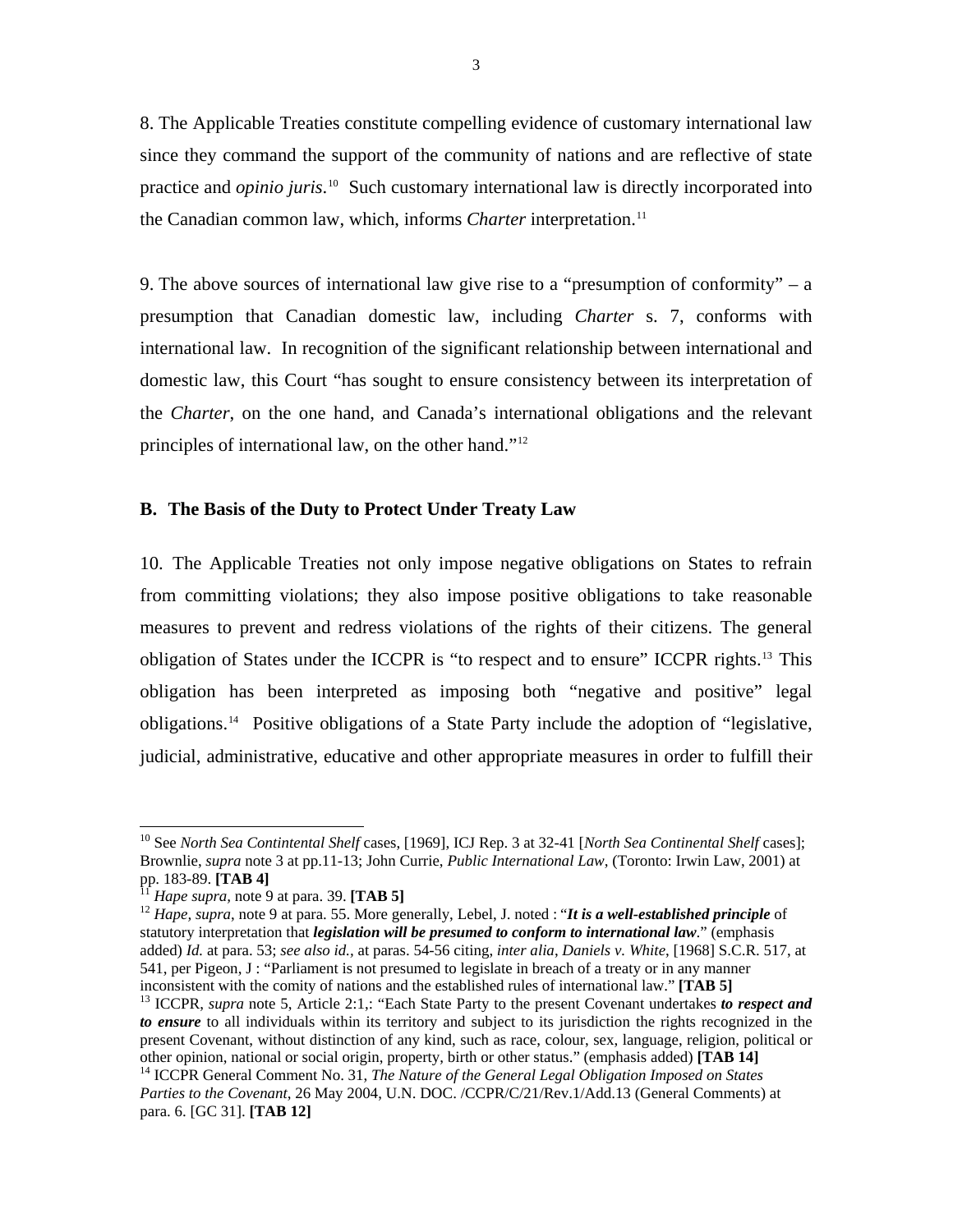legal obligations."<sup>15</sup>

11. The operational language of the ICCPR requires that "each State Party … **undertakes to take the necessary steps**, in accordance with its constitutional processes and with the provisions of the present Covenant, to adopt such laws or other measures as may be necessary to give effect to the rights recognized in the present Covenant."[16](#page-9-0)

12. State duties to take "positive" measures extend beyond guarding against violations by their own agents to address violations by third parties. Failure to do so renders states liable by "permitting or failing to take appropriate measures or to exercise **due diligence** to prevent, punish, investigate or redress the harm caused by such acts by private persons or entities."<sup>17</sup>

13. The GOC's Duty to Protect its citizens abroad coequally applies when the third party is another State.[18](#page-9-2) ICCPR General Comment No. 31 ("**GC 31**") explains *erga omnes*  obligations arising under ICCPR Art. 2 as follows:

[E]very State Party has a legal interest in the performance by every other State Party of its obligations. This follows from the fact that the "Rules concerning the basic rights of the human person" are *erga omnes* and that, as indicated in the fourth preambular paragraph of the Covenant, there is a United Nations Charter obligation to promote universal respect for, and observance for, Universal rights and fundamental freedoms.<sup>[19](#page-9-3)</sup>

14. *Erga omnes* obligations become that much more compelling where, as in the case at bar, there is evidence of a violation of a peremptory norm of international law, *jus*   $cogens$ , which includes the prohibition against torture.<sup>[20](#page-9-4)</sup> Under international treaty law,

<span id="page-9-0"></span><sup>&</sup>lt;sup>15</sup> GC 31, *supra* note 14 at para. 7. [**TAB 12**]<br><sup>16</sup> ICCPR, *supra* at note 5, Article 2:2. (emphasis added). [**TAB 14**]<br><sup>17</sup> GC 31, *supra* note 14 at para. 8. **[TAB 12]**<br><sup>18</sup> See generally: GC 31, *supra* note 14. **[** 

<span id="page-9-1"></span>

<span id="page-9-3"></span><span id="page-9-2"></span><sup>19</sup> GC 31, *supra* at note 14, para. 2. *see Barcelona Traction, Light and Power Company, Limited (Belgium v. Spain)* (Second Phase), [1970] ICJ Rep. 3 at para. 33..: « [A]n essential distinction should be drawn between the obligations of a State towards the international community as a whole, and those arising vis-àvis another State in the field of diplomatic protection. By their very nature the former are the concern of al1 States. In view of the importance of the rights involved, al1 States can be held to have a legal interest in their protection; they are obligations *erga omnes*." [Barcelona] **[TABS 12, 1]**<br><sup>20</sup> A. Cassese, *International Law*, 2<sup>nd</sup> ed. (Oxford: University Press, 2005), pp. 202 and 203*; see also* 

<span id="page-9-4"></span>*United Nations Convention on the Law of Treaties*, 1155 UNTS 331, 1980 Can.T.S. No. 37 (Done at Vienna 3 May 1969, in force and in force for Canada 27 January 1980), at Art. 53: "A treaty is void if its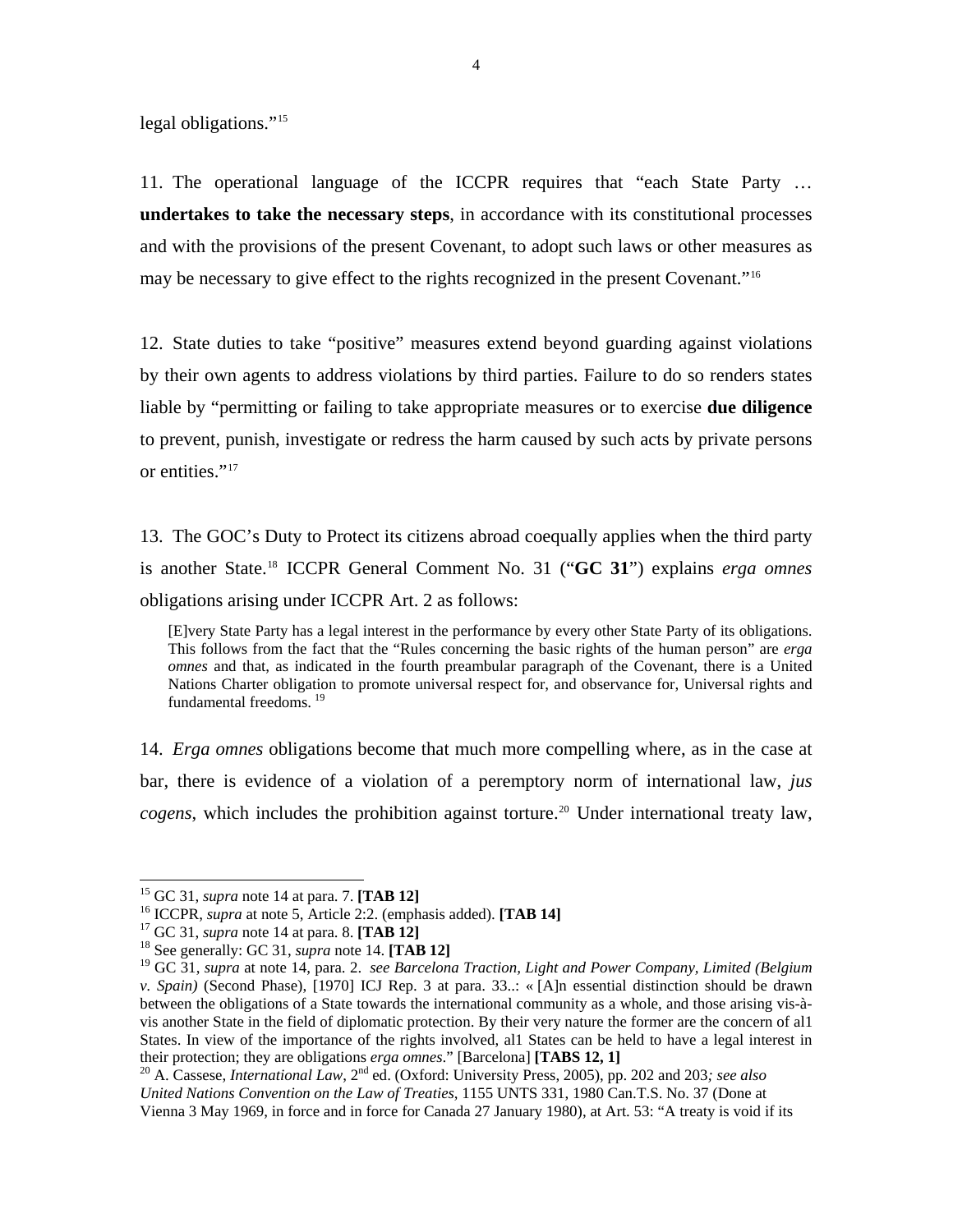no derogation is permitted from a *jus cogens* norm.<sup>21</sup>

### <span id="page-10-0"></span>**C. The Basis of the Duty to Protect Under Customary International Law**

15. The Duty to Protect is not only based on treaty law *per se*; it also derives from customary international law. This Honourable Court has affirmed that such law is directly incorporated into Canadian common law:

 [T]he doctrine of adoption operates in Canada such that prohibitive rules of customary international law should be incorporated into domestic law in the absence of conflicting legislation. The automatic incorporation of such rules is justified on the basis that international custom, as the law of nations, is also the law of Canada unless, in a valid exercise of its sovereignty, Canada declares that its law is to the contrary. Parliamentary sovereignty dictates that a legislature may violate international law, but that it must do so expressly. Absent an express derogation, the courts may look to prohibitive rules of customary international law to aid in the interpretation of Canadian law and the development of the common law.<sup>[22](#page-10-1)</sup>

16. The general practice of States accepted as law, reflects a positive obligation to "ensure" human rights. This general practice is evidenced by the following:

(a) overwhelming support within the community of nations, including Canada, for positive due diligence obligations arising under the Applicable Treaties.<sup>[23](#page-10-2)</sup>; and

(b) the Applicable Treaties, and other similar human rights instruments, have been interpreted and applied by international human rights committees, regional human rights courts and international tribunals. The decisions rendered by such interpretive bodies, and the responses of States thereto, constitute a body of precedent and State practice evidencing a positive state obligation to ensure human rights.<sup>[24](#page-10-3)</sup>

conclusion has been procured by the threat or use of force in violation of the principles of international law embodied in the Charter of the United Nations." [UNCLT] [TABS 22, 18]<br><sup>21</sup> UNCLT *supra* note 20, at Art. 53. [TAB 18]<br><sup>22</sup> Hape *supra*, note 9 at para 39. (Majority Reasons per Le Bel J.) [TAB 5]<br><sup>23</sup> It has been recogn

<span id="page-10-1"></span>

<span id="page-10-2"></span>of international custom by way of codification, crystallization, and in some cases even in the creation of customary rules. *See* : *North Sea Contintental Shelf* cases, *supra* note 10, at 32-41; Brownlie, *supra* note 3 at pp.11-13; Currie, *supra* note 10, at pp. 183-89. **[TABS 4, 21, 23]**

<span id="page-10-3"></span><sup>&</sup>lt;sup>24</sup> Further to sources cited at note 3, *supra*, customary international law arises from a general practice of States, which they recognize as legally binding. Among other sources of evidence of the existence of a customary norm are diplomatic correspondence, a "pattern of treaties in the same form," and the "practice of international organs." Brownlie, *supra* note 3*, at* p. 5. **[TAB 21]**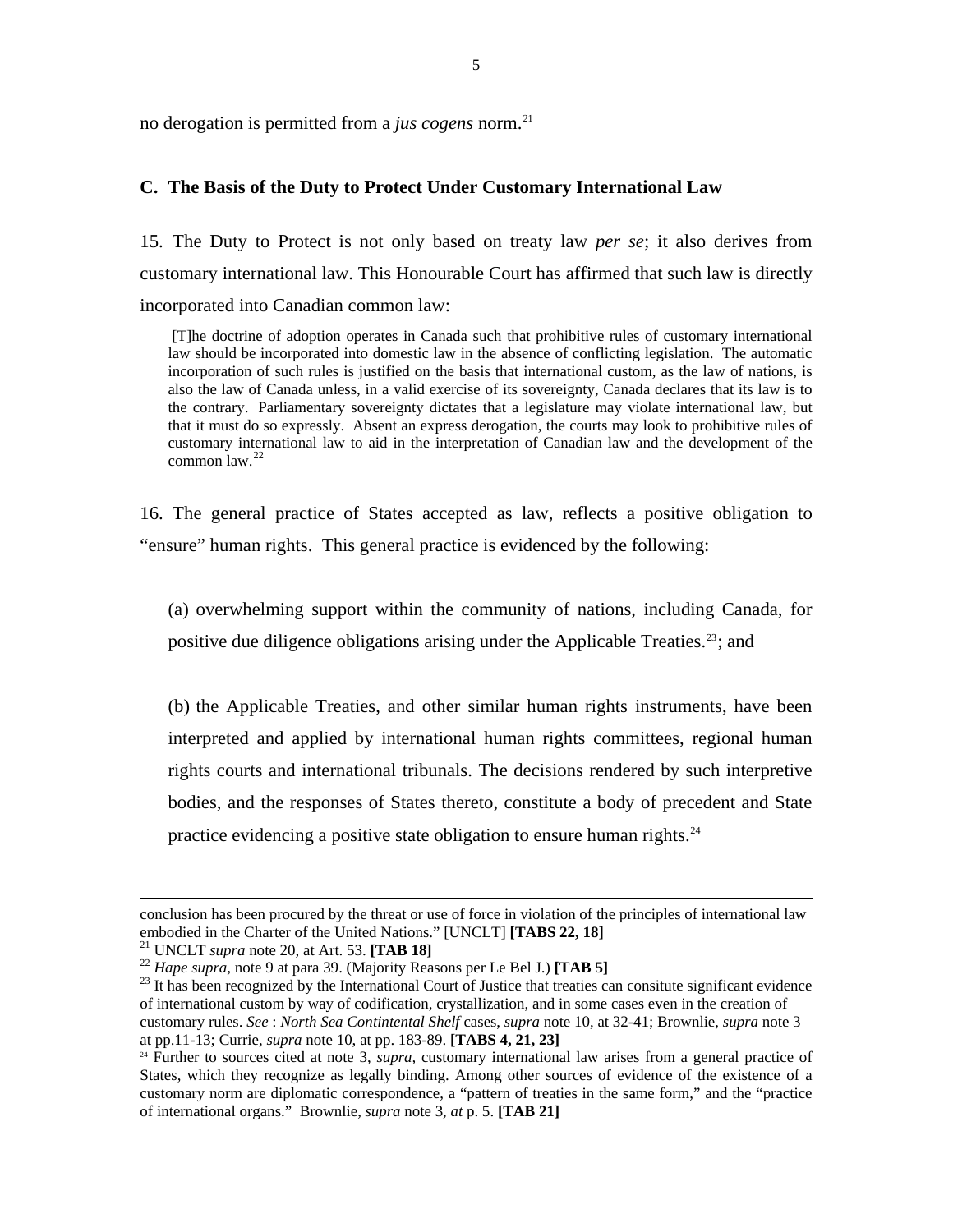17. Canada is a party to the *First Optional Protocol of the ICCPR* which allows for individual complaints to be filed against any State Party. One of the best known cases involving the GOC is *Lovelace v. Canada*, [25](#page-11-0) where it was alleged that provisions of the *Indian Act* operated to the effect that a woman lost her Indian status upon marrying a non-Indian man. The GOC accepted and met its due diligence obligations under the ICCPR by amending the *Indian Act* in response to the UN Human Rights Committee finding.<sup>[26](#page-11-1)</sup>

18. The GOC's contemporary instructions to its consulates abroad echo - and provide

clear evidence of Canadian acceptance of - such positive due diligence obligations:

"It is a basic principle of international law that whatever a State's treatment of its own subjects, aliens must be accorded an international minimum standard of treatment, including freedom from arbitrary arrest, due process in the determination of legal rights, and respect for human rights generally."<sup>[27](#page-11-2)</sup> …

"Consistent with Canada's commitment with fundamental human rights, Canadian consular officers do what they can to protect Canadians against violations of these rights.<sup>"[28](#page-11-3)</sup>

19. Similar acceptance of positive due diligence obligations is demonstrated in prominent State practice regulated by regional human rights treaties. The *European Convention on Human Rights*[29](#page-11-4) ("**ECHR**") and the *Inter-American Convention on Human Rights*<sup>[30](#page-11-5)</sup> ("**IACOHR**") create positive obligations similar to those found in the ICCPR. In the context of the IACOHR, the Inter-American Court has acknowledged that:

This obligation implies the duty of State Parties to organize the governmental apparatus and, in general, all the structures through which public power is exercised, so that they are capable of juridically ensuring the free and full enjoyment of human rights. As a consequence of this obligation, the States must prevent, investigate and punish any violation of the rights recognized by the Convention and, moreover, if possible attempt to restore the right violated and provide compensation

 $\overline{a}$ 

[http://www.cidh.org/basicos/english/Basic3.American%20Convention.htm\)](http://www.cidh.org/basicos/english/Basic3.American%20Convention.htm))). **[TAB 13]**

<span id="page-11-1"></span><span id="page-11-0"></span><sup>&</sup>lt;sup>25</sup> Communication No. R.6/24, U.N.Doc.Supp. No. 40 (A/36/40/at 166 (1981). **[TAB 6]**<br><sup>26</sup>*See An Act to Amend the Indian Act*, S.C., c. 27, reflected in *Indian Act*, R.S.C. 1985, c.I-15, s. 6(1)(a). **[TAB 25]**

<span id="page-11-2"></span><sup>27</sup> *Manual of Consular Instructions* (2007), § 2.4.1, quoted in Luke T. Lee and John Quigley, *Consular Law and Practice*, p. 138 (3rd ed. 2008**{** TA \l "Luke T. Lee, Consular Law and Practice (2d ed. 1991)" \s "Lee" \c 5 **}**). **[TAB 24]** <sup>28</sup> *Ibid.*, at p. 136. **[TAB 24]**

<span id="page-11-4"></span><span id="page-11-3"></span> $29$  213 UNTS 221, ETS 5, done at Rome, signed 4 Nov. 1950, entered into force 3 September 1953. See *also* ECHR decision in *Ilascu and others v. Moldova and Russia*, App. No. 48787/099, Judgment of 8 July

<span id="page-11-5"></span><sup>&</sup>lt;sup>30</sup> Organization of American States, American Convention on Human Rights, (done at San José, Costa Rica, 22 November 1969 (text online at: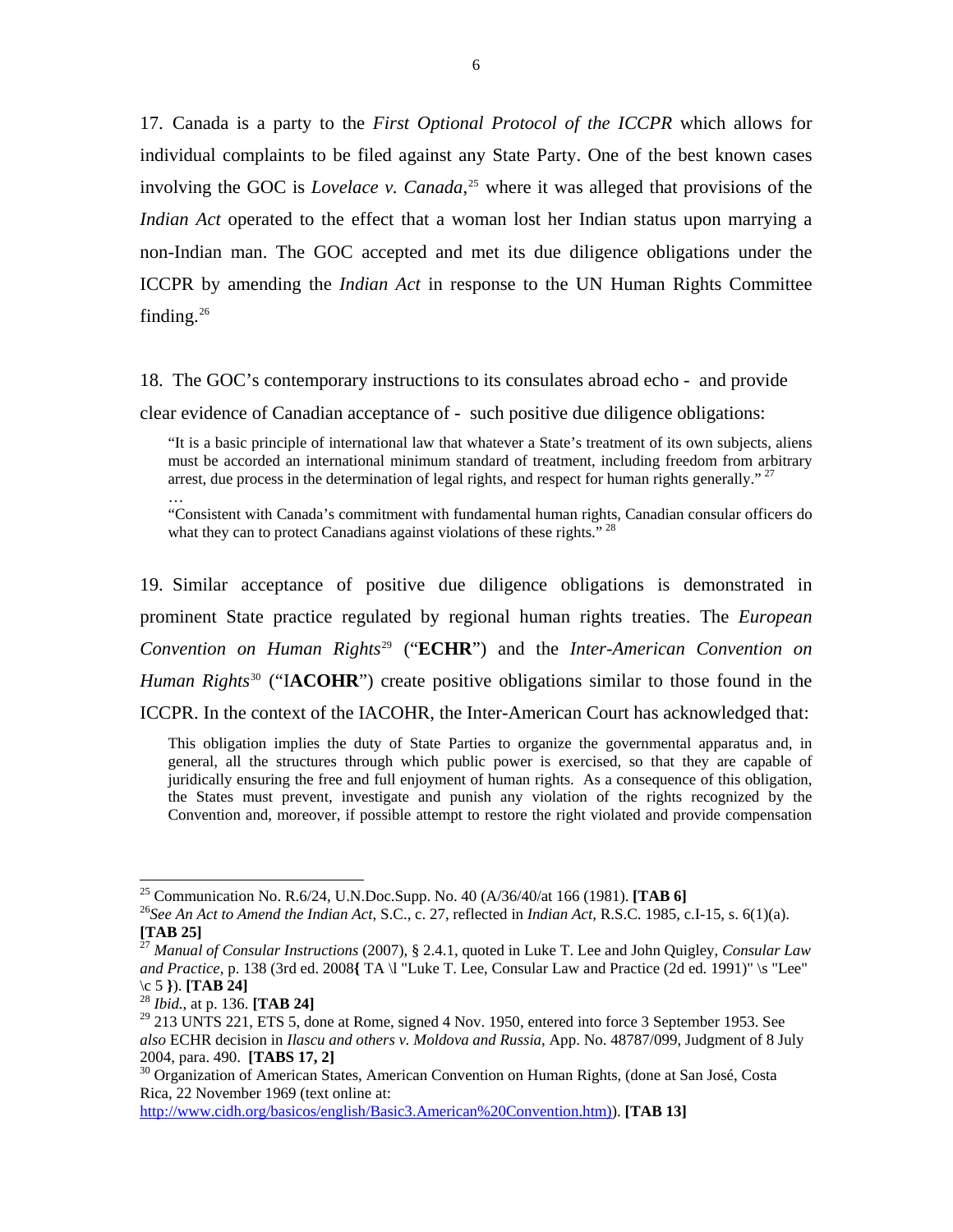as warranted for damages resulting from the violation. [31](#page-12-1)

20. The Inter-American Court has emphasized that the positive obligation does not require the attainment of a particular, or even satisfactory, result. It simply requires that a State undertake its duty in a serious manner and not as a mere formality that is preordained to be ineffective.[32](#page-12-2)

## <span id="page-12-0"></span>**D. Customary International Law Empowers and Obliges the GOC to Take Extraterritorial Action**

21. Customary international law affords the GOC the power and, therefore, the means to protect Canadians abroad. Interrelated principles of customary international law such as the nationality principle, the *erga omnes* principle, the law of consular assistance reflected in the *Vienna Convention on Consular Relations*<sup>[33](#page-12-3)</sup> ("**VCCR**"), and the law of diplomatic protection reflected in the *Vienna Convention on Diplomatic Relations*[34](#page-12-4) ("**VCDR**"), empower the GOC to take affirmative, extraterritorial action on behalf of a Canadian abroad.

22. Customary international law recognizes the "nationality principle" as a basis upon which "States may assert jurisdiction over acts occurring within the territory of a foreign state on the basis that their nationals are involved".<sup>[35](#page-12-5)</sup> This power is not territorially constrained. To the contrary, it is based on the premise that the GOC has the jurisdiction to act extraterritorially.

23. The GOC's power to act extraterritorially is also based on the *erga omnes* principle, the law of consular assistance and the law of diplomatic protection. Taken together, such customary international law stipulates that all States "have a legal interest", and

<span id="page-12-1"></span><sup>31</sup> *Velásquez Rodríguez v. Honduras,* Judgment of July 29, 1988, Inter-Am.Ct.H.R. (Ser. C) No. 4 (1988) at para. 166. [Velásquez] **[TAB 8]**

<span id="page-12-3"></span><span id="page-12-2"></span><sup>&</sup>lt;sup>32</sup> *Ibid.*, at para. 177. **[TAB 8]**<br><sup>33</sup> 596 UNTS 261 (1963), [1977] Can. T.S. No. 25 [VCCR] **[TAB 19]**<br><sup>34</sup> 500 UNTS 95 (1961), [1966] Can. T.S. No. 29, (Done at Vienna, 18 April 1961, in force 24 April 1964,

<span id="page-12-5"></span><span id="page-12-4"></span>in force for Canada 25 June 1966). [VCDR] **[TAB 20]** <sup>35</sup> *Hape, supra* note 9, at para. 60. **[TAB 5]**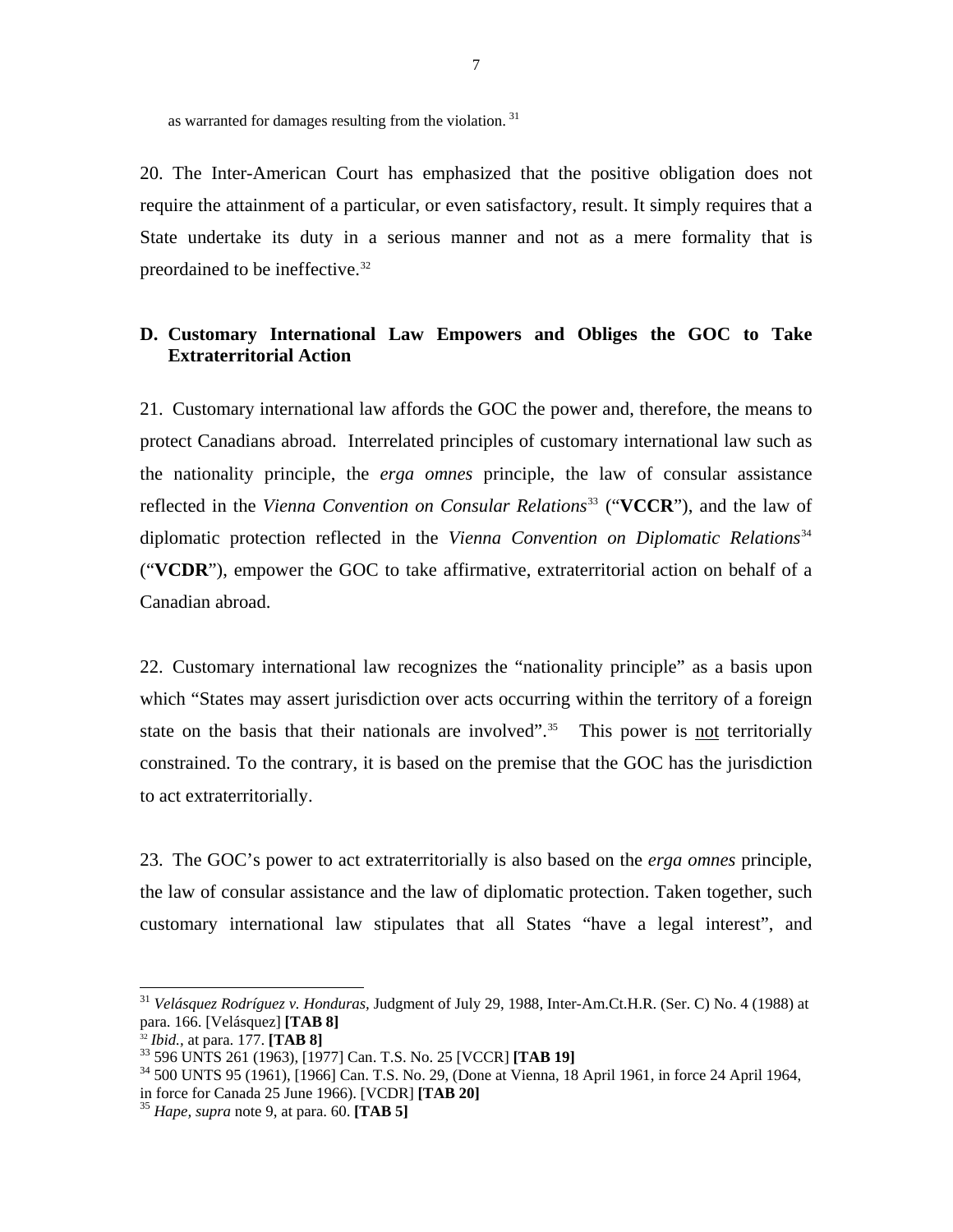"obligations *erga omnes*", to protect a foreign national's human rights.<sup>36</sup> This obligation derives from "the principles and rules concerning the basic rights of the human person":<sup>37</sup>

**When a State admits into its territory foreign investments or foreign nationals, whether natural or juristic persons, it is bound to extend to them the protection of the law and assumes obligations concerning the treatment to be afforded them**. These obligations, however, are neither absolute nor unqualified. In particular, an essential distinction should be drawn between **the obligations of a State towards the international community as a whole**, and those arising vis-à-vis another State in the field of diplomatic protection. **By their very nature the former are the concern of al1 States. In view of the importance of the rights involved, al1 States can be held to have a legal interest in their protection; they are obligations** *erga omnes* . [38](#page-13-0)

24. International law has long recognized that a breach of internationally recognized minimum standards of treatment of foreign nationals gives rise to a right of protection on the part of the sending State:

It is an elementary principle of international law that a State is entitled to protect its subjects, when injured by acts contrary to international law committed by another State, for whom they have been unable to obtain satisfaction through the ordinary channels. By taking up the case of one of its subjects and by resorting to diplomatic action or international judicial proceedings on his behalf, a State is in reality asserting its own rights – its right to ensure, in the person of its subjects, respect for the rules of international law.<sup>[39](#page-13-1)</sup>

25. The GOC's powers to render consular assistance and diplomatic protection are partially codified in the VCCR and the VCDR respectively. VCCR Article 5 empowers and entitles the GOC, on behalf of the "sending State", to take all appropriate measures available to protect its citizens in the "receiving State" (United States of America, in the case at bar).<sup>[40](#page-13-2)</sup>

26. The VCDR similarly gives Canada jurisdiction to protect its nationals within the

<sup>&</sup>lt;sup>36</sup> See para. 10 above and references to GC 31, *supra* note 14. [**TABS 14, 12**]<br><sup>37</sup> Barcelona, *supra* note 19 at para 34. [**TAB 1**]<br><sup>38</sup> Ibid. at para 33. (emphasis added) [**TAB 1**]

<span id="page-13-1"></span><span id="page-13-0"></span><sup>&</sup>lt;sup>39</sup> The Mayrommatis Palestine Concessions (Greece v United Kingdom) [1924] PCIJ (ser A), No 2, 12. **[TAB 7]**

<span id="page-13-2"></span><sup>40</sup> *See* VCCR, *supra* note 33, Art. 5 Consular functions, (in particular : 5(a) protecting nationals of the sending State and in the receiving State; 5(e) helping and assisting nationals of the sending State; 5(h) safeguarding the interests of minors...; 5(i) representing nationals of the sending State before the tribunals and other authorities of the receiving State); and 36 (communication and contact with nationals of the sending State in the receiving State. **[TAB 19]**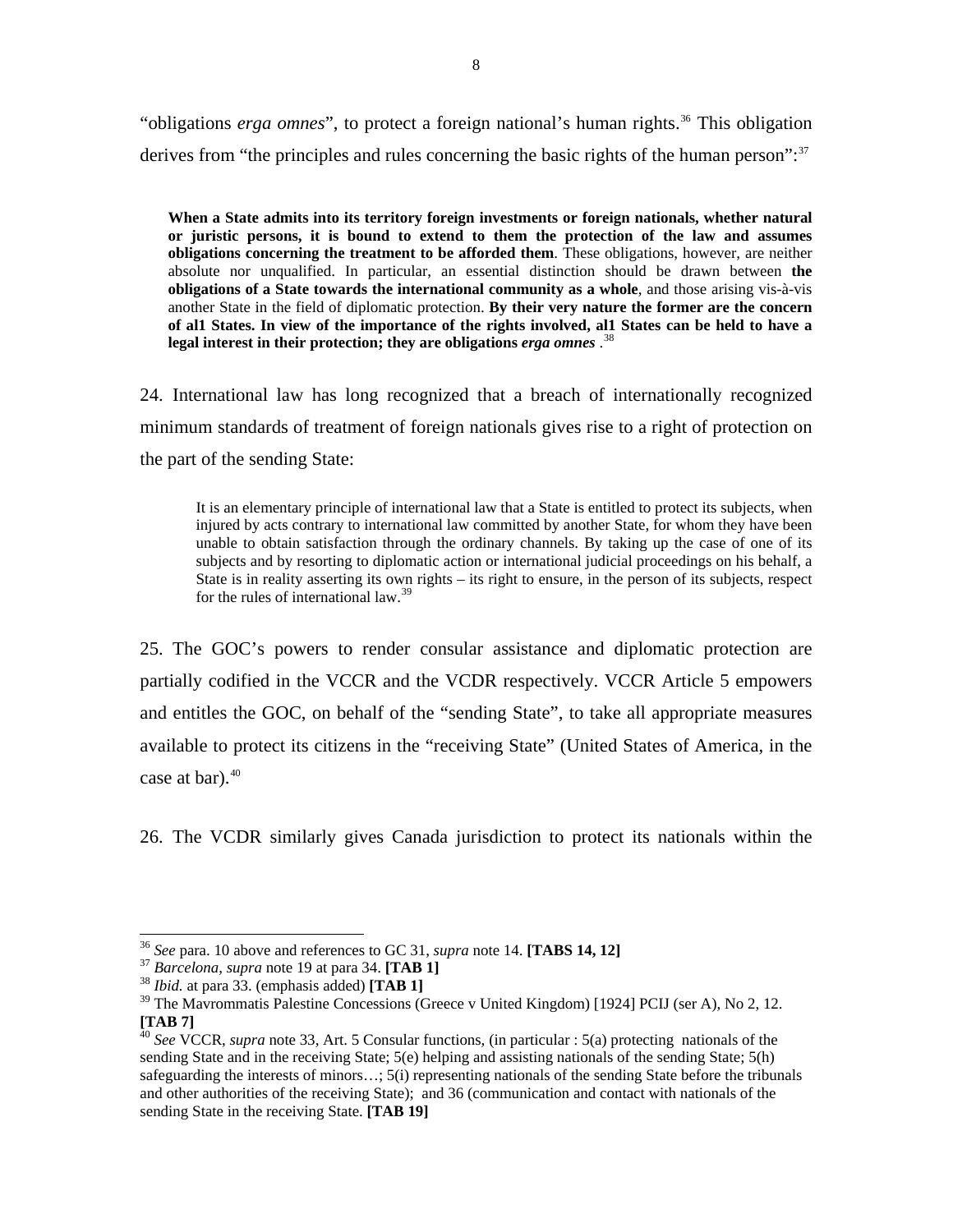territory of a receiving State "within the limits permitted by international law".<sup>41</sup>

27. As noted, customary international law gives the GOC the power to take extraterritorial action. This Court similarly recognizes that such law constitutes "an important interpretive aid" for the *Charter's* "jurisdictional scope" and the GOC's Duty to Protect:

> …certain fundamental rules of customary international law govern what actions a state may legitimately take outside its territory. Those rules are important interpretative aid for determining the jurisdictional scope of s.32(1) of the *Charter*<sup>[42](#page-14-0)</sup>

28. The NCPCA does not dispute, and indeed adopts the Appellants' distinction between diplomatic powers of protection occasioned by an international wrong and consular functions of assistance to Canadians in acute distress abroad (*see* Appellants' Factum, paras. 65, 66). The critical point, however, is that this law must be interpreted and applied in the context of the international human rights violation that gives rise to the Duty to Protect. The case law<sup>[43](#page-14-1)</sup> and international commentary<sup>[44](#page-14-2)</sup> that the Appellants' rely on to deny the existence of the Duty to Protect are distinguishable. These authorities characterize powers of diplomatic and consular protection as "discretionary" without regard to violations of international human rights norms. It is noteworthy that these same authorities make tangential reference to international human rights law, and acknowledge a State's obligation "to protect its nationals abroad when they have been subjected to a serious violation of human rights<sup>"[45](#page-14-3)</sup>; and further, that "[t]here may be a duty on government, consistent with its obligations under international law, to take action to protect one of its citizens against a gross abuse of international human rights norms."[46](#page-14-4)

<sup>&</sup>lt;sup>41</sup> VCDR, *supra* note 34, Art. 3 :1(b) "*protecting* in the receiving State *the interests of the sending State* and of its nationals within the limits permitted by international law." (emphasis added).[TAB 20]

<span id="page-14-1"></span><span id="page-14-0"></span><sup>&</sup>lt;sup>42</sup> Hape, supra note 9, at para. 35. [TAB 5]<br><sup>43</sup> See Appellants' Factum, paras. 94- 96, citing *inter alia, Kaunda and Others v. The President of the Republic of South Africa*, [2004] ZACC 5 at paras. 77-81, and 177.<br><sup>44</sup> *See* Appellants Factum, paras. 69-71, citing International Law Commission, Draft Articles on Diplomatic

<span id="page-14-2"></span>Protection, with Commentaries, U.N.Doc. A61/10(2006), International Law Commission, *Report of the International Commission on the work of its 56th session*, *(3 May -4 June and 5 July -6 August 2004)* U.N. Doc. A/59/10.

<span id="page-14-3"></span><sup>&</sup>lt;sup>45</sup> International Law Commission, Draft Articles on Diplomatic Protection, with Commentaries, U.N.Doc.  $A61/10(2006)$ .; Article 2, para. 3. [**TAB 15**]

<span id="page-14-4"></span>A61/10(2006).; Article 2, para. 3. [**TAB 15**] 46 *Kaunda*, *supra* note 43 p. 173, para. 69. **[TAB 3]**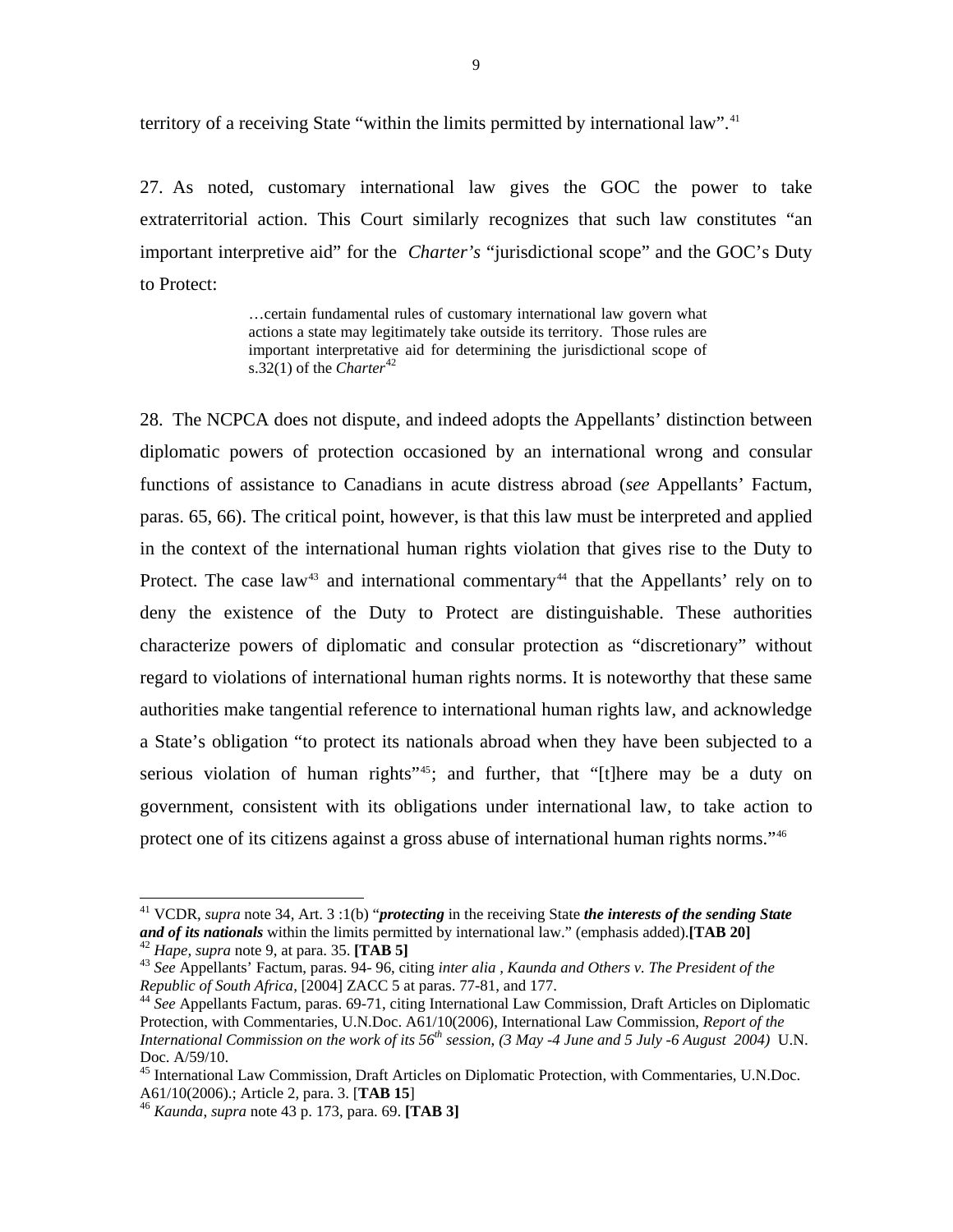## **D. Conclusion**

29. The GOC has discretion, in the normal course, to exercise its diplomatic powers of protection and consular functions to assist Canadian nationals placed in distress abroad. However, a serious violation of a Canadian citizen's international human rights outside Canada, as in the case at bar, presents a fundamentally different kind of case. In the presence of such a violation, by definition an "international wrong", the GOC has an obligation to consider the full range of its diplomatic and consular powers and to exercise the best means available to it to provide assistance in the circumstances of the individual case.

30. It is the serious violation of a Canadian citizen's human rights outside Canada that triggers the Duty to Protect. The Duty to Protect does not impede the discretionary exercise of governmental power in the vast majority of cases involving Canadians abroad. To the contrary, the Duty to Protect speaks to the comparatively rare category of case in which a Canadian citizen's fundamental human rights are violated in a foreign jurisdiction.

## <span id="page-15-0"></span>**PART IV: COSTS**

31. The NCPCA does not seek and makes no submissions as to costs.

## <span id="page-15-1"></span>**PART V: ORDER REQUESTED**

- 32. The NCPCA respectfully requests:
	- a) permission to present oral argument; and
	- b) that this Honourable Court dismiss the appeal.

ALL OF WHICH IS RESPECTFULLY SUBMITTED this 19th day of October, 2009.

**\_\_\_\_\_\_\_\_\_\_\_\_\_\_\_\_ \_\_\_\_\_\_\_\_\_\_\_\_\_\_\_\_\_\_ \_\_\_\_\_\_\_\_\_\_\_\_\_\_\_\_\_\_ H. Scott Fairley Chris MacLeod Dean Peroff**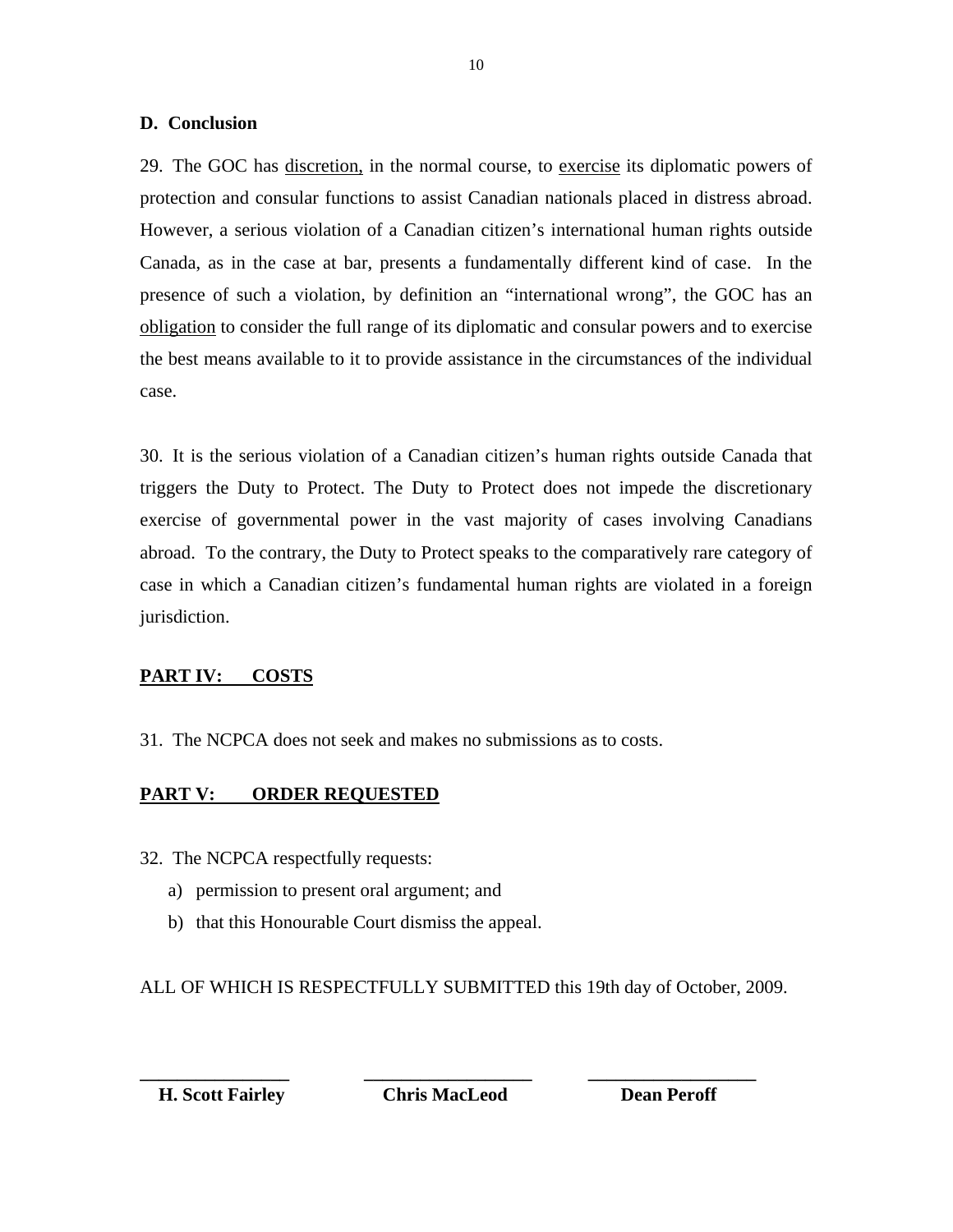# **PART VI: TABLE OF AUTHORITIES**

# <span id="page-16-0"></span>TAB CASE CITED **PARA. NO.**

| 1.  | Barcelona Traction, Light and Power Company, Limited<br>(Belgium v. Spain) (Second Phase), [1970] ICJ Rep. 3                                                                                                                                                          | 13, 23             |
|-----|-----------------------------------------------------------------------------------------------------------------------------------------------------------------------------------------------------------------------------------------------------------------------|--------------------|
| 2.  | Ilascu and others v. Moldova and Russia, App. No. 48787/099,<br>Judgment of 8 July 2004.                                                                                                                                                                              | 19                 |
| 3.  | Kaunda and Others v. The President of the Republic of South<br><i>Africa</i> , [2004] ZACC 5.                                                                                                                                                                         | 28                 |
| 4.  | North Sea Contintental Shelf cases, [1969], ICJ Rep. 3.                                                                                                                                                                                                               | 8, 16              |
| 5.  | R v. Hape [2007] S.C.J. 26.                                                                                                                                                                                                                                           | 7, 8, 9, 22,<br>27 |
| 6.  | Sandra Lovelace v. Canada, Communication No. R.6/24,<br>U.N.Doc.Supp. No. 40 (A/36/40/at 166 (1981)                                                                                                                                                                   | 17                 |
| 7.  | The Mavrommatis Palestine Concessions (Greece v United<br>Kingdom), [1924] PCIJ (ser A), No 2.                                                                                                                                                                        | 24                 |
| 8.  | Velásquez Rodríguez v. Honduras, Judgment of July 29, 1988,<br>Inter-Am.Ct.H.R. (Ser. C) No. 4 (1988).                                                                                                                                                                | 19                 |
| TAB | <b>TREATIES AND OTHER INTERNATIONAL</b><br><b>INSTRUMENTS CITED</b>                                                                                                                                                                                                   | PARA. NO.          |
| 9.  | Convention Against Torture and Other Cruel, Inhuman or<br>Degrading Treatment or Punishment, 1465 UNTS 85 (done at<br>New York 10 Dec 1984, in force 23 June 1987; in force for<br>Canada 24 July 1987; 146 parties as of 25 June, 2009)                              | 7                  |
| 10. | Convention on the Rights of the Child, 1577 UNTS 3 (done at<br>New York, 20 Nov. 1989, in force 2 Sept. 1990.; in force for<br>Canada 28 May 1990; 193 parties as of 25 June, 2009)                                                                                   | 7                  |
| 11. | First Optional Protocol of the International Covenant on Civil<br>and Political Rights, 999 UNTS 171, [1976] CAN.T.S. No. 47<br>(Done at New York 19 December 1966, in force 23 March 1976;<br>in force in Canada 19 August 1976; 112 parties as of June 25,<br>2009) | 7                  |
| 12. | ICCPR General Comment No. 31, The Nature of the General<br>Legal Obligation Imposed on States Parties to the Covenant, 26<br>May 2004, U.N. DOC. /CCPR/C/21/Rev.1/Add.13 (General<br>Comments)                                                                        | 10, 12, 13,<br>23  |
| 13. | Inter-American Convention on Human Rights, Organization of<br>American States, American Convention on Human Rights, done<br>at San José, Costa Rica, 22 November 1969, (text online at                                                                                | 19                 |
| 14. | http://www.cidh.org/basicos/english/Basic3.American%20Convention.htm).<br>International Covenant on Civil and Political Rights, 999 UNTS<br>171, [1976] CAN.T.S. No. 46 (done at New York, 19 December                                                                | 7, 10, 11          |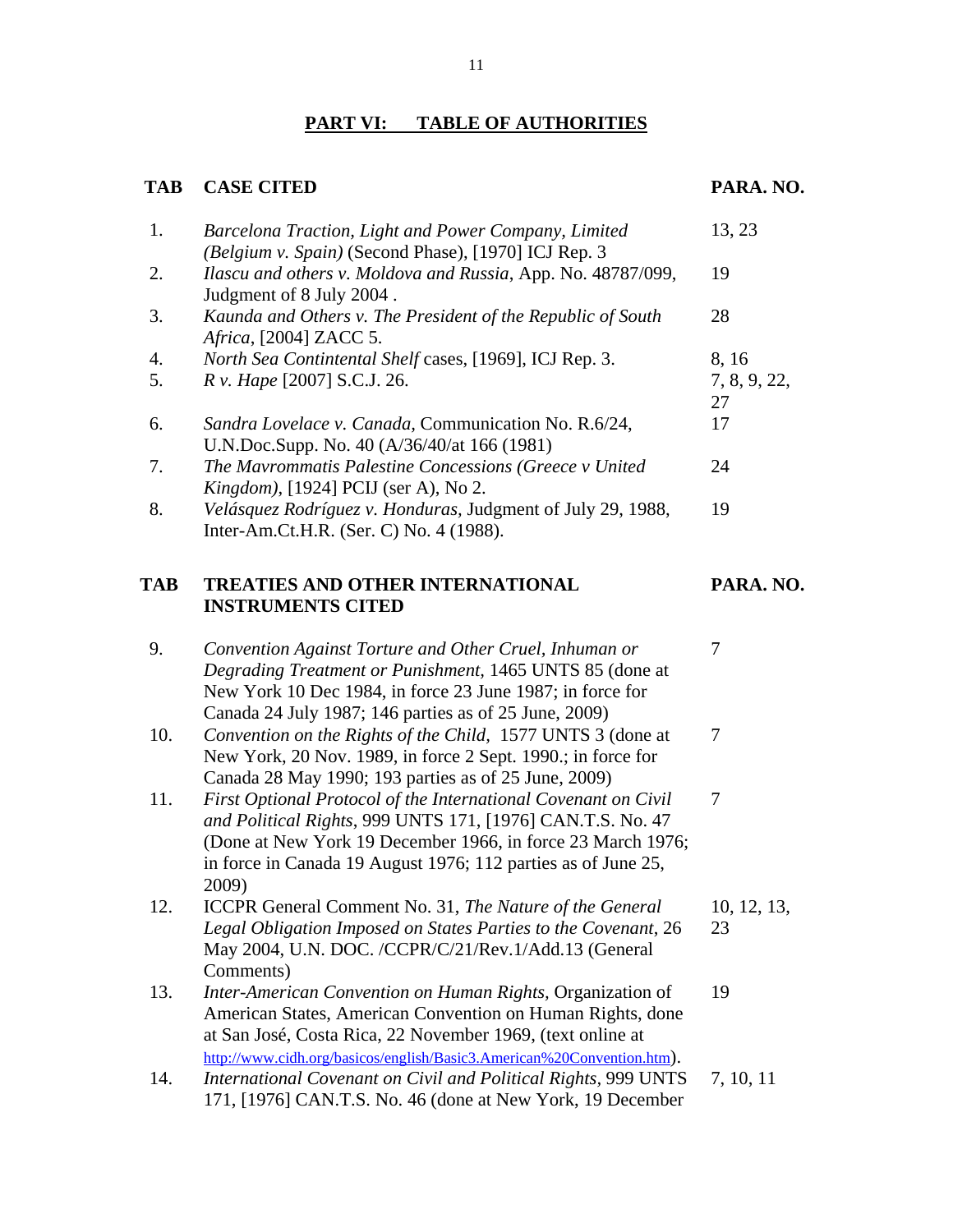|     | 1976; 164 parties as of 25 June, 2009).                         |
|-----|-----------------------------------------------------------------|
| 15. | International Law Commission, Draft Articles on Diplomatic      |
|     | Protection, with Commentaries, U.N.Doc. A/61/10/ (2006)         |
| 16. | Statute of the International Court of Justice, [1945] CAN. T.S. |
|     | No. 7, (done in San Francisco 26 June 1945, in force for Canada |
|     | 20 Nov. 1945),                                                  |
| 17. | The European Convention on Human Rights, 213 UNTS 221,          |
|     | ETS 5, done at Rome, signed 4 Nov. 1950, entered into force 3   |
|     | Sept 1953                                                       |
| 18. | United Nations Convention on the Law of Treaties, 1155 UNTS     |
|     | 331, 1980 Can T.S. No. 37 (Done at Vienna 3 May 1969, in        |
|     | force and in force for Canada 27 Jan 1980)                      |
|     |                                                                 |

166; in force 23 March 1976; in force for Canada 19 August

- 19. *Vienna Convention on Consular Relations,* 596 UNTS 261 (1963), [1977] Can. T.S. No. 25 21, 25
- 20. *Vienna Convention on Diplomatic Relations,* 500 UNTS 95 (1961), [1966] Can. T.S. No. 29, (Done at Vienna, 18 April 1961, in force 24 April 1964, in force for Canada 25 June 1966). 21, 26

## **TAB AUTHORS AND ADDITIONAL MATERIALS CITED PARA. NO.**

- 21. I. Brownlie, *Principles of Public International Law*, 4th ed. (Oxford: Clarindin Press 1990) 6, 8, 16
- 22. A. Cassese, *International Law*, 2<sup>nd</sup> ed. (Oxford: University Press, 2005) 14
- 23. J. Currie, *Public International Law*, (Toronto: Irwin Law, 2001) 8,16
- 24. Luke T. Lee and J. Quigley, *Consular Law and Practice*, 3rd ed. (Oxford University Press, 2008) 18

28

6

19

14